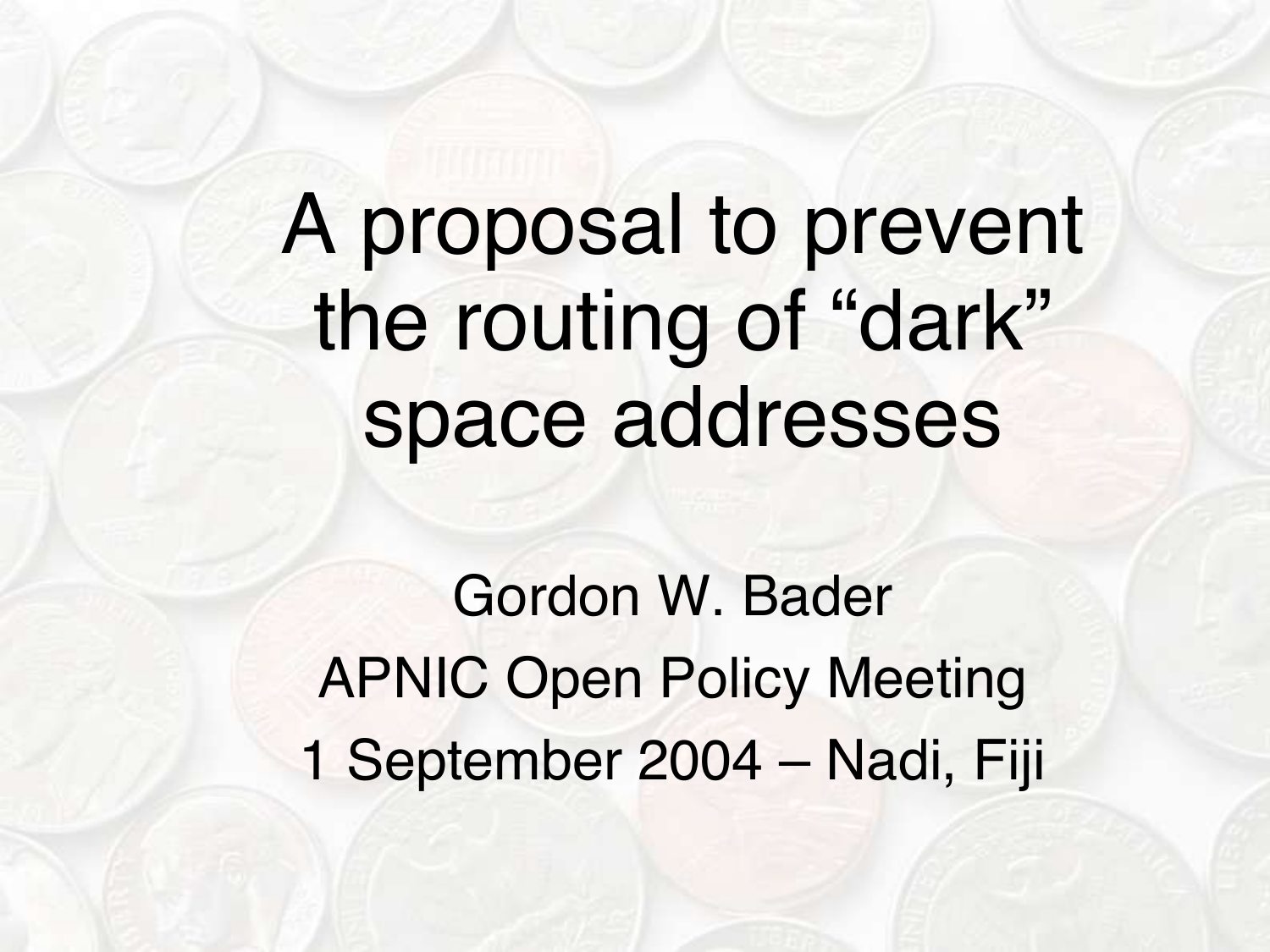### Introduction

- Scofflaws are utilizing unallocated IP address space (i.e., "dark" space) for a variety of unsavory activities.
	- Originating & sending of SPAM,
	- Servicing SPAM & hosting websites
- Technology to date has had little impact as SPAM has increased to consume over 70% of email traffic and is continuing to increase.
- Internet Community must consider a combination of Business, Technology and Policy responses.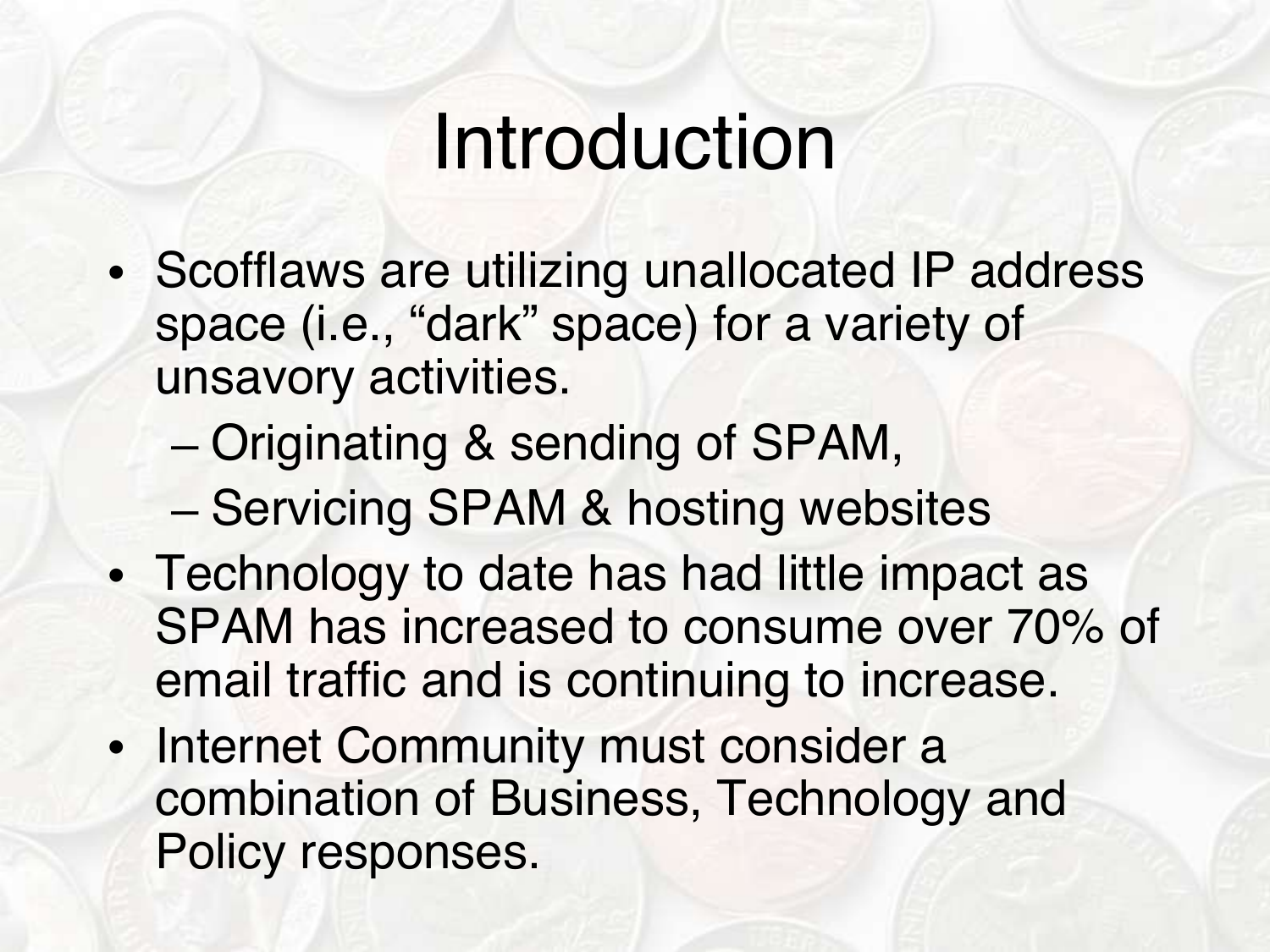## Current Problems

- APNIC currently contracts out IP space.
- APNIC rescinds IP space upon nonpayment of fees.
- APNIC currently has no policy for misuse or misapplication of it's unallocated IP "dark" space.
- Routing of "dark" space conveys illegal ownership of the IP address, i.e.,"squatter's rights".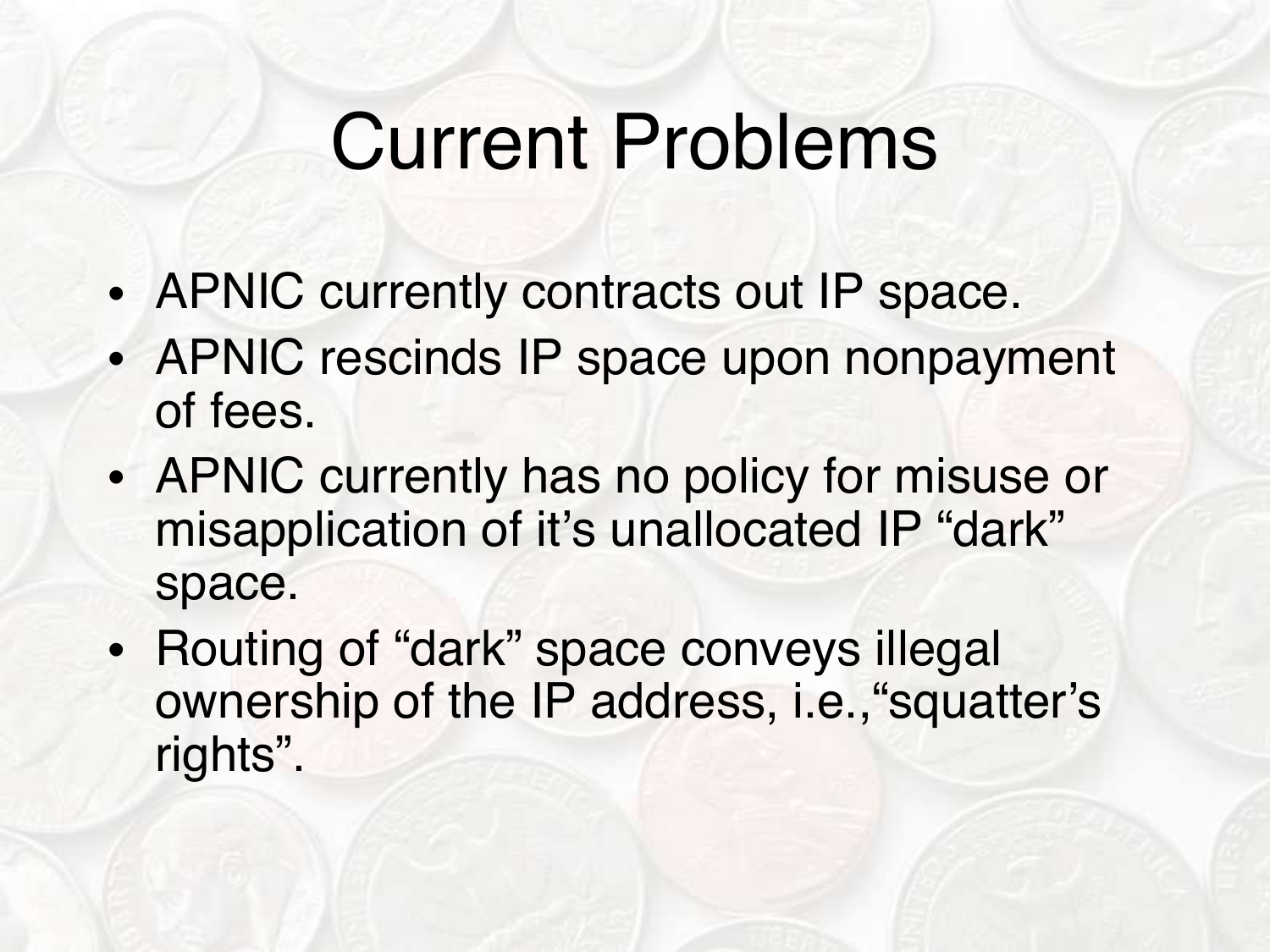# Current Problems

(continued)

- Routing tables of legal carriers are being modified/updated to route to "dark" space.
- Servicing SPAM is being viewed as a "cost of doing business".
- Removing routing of "dark" address space can take days and weeks, thus providing an extended "safe haven" to the scofflaws.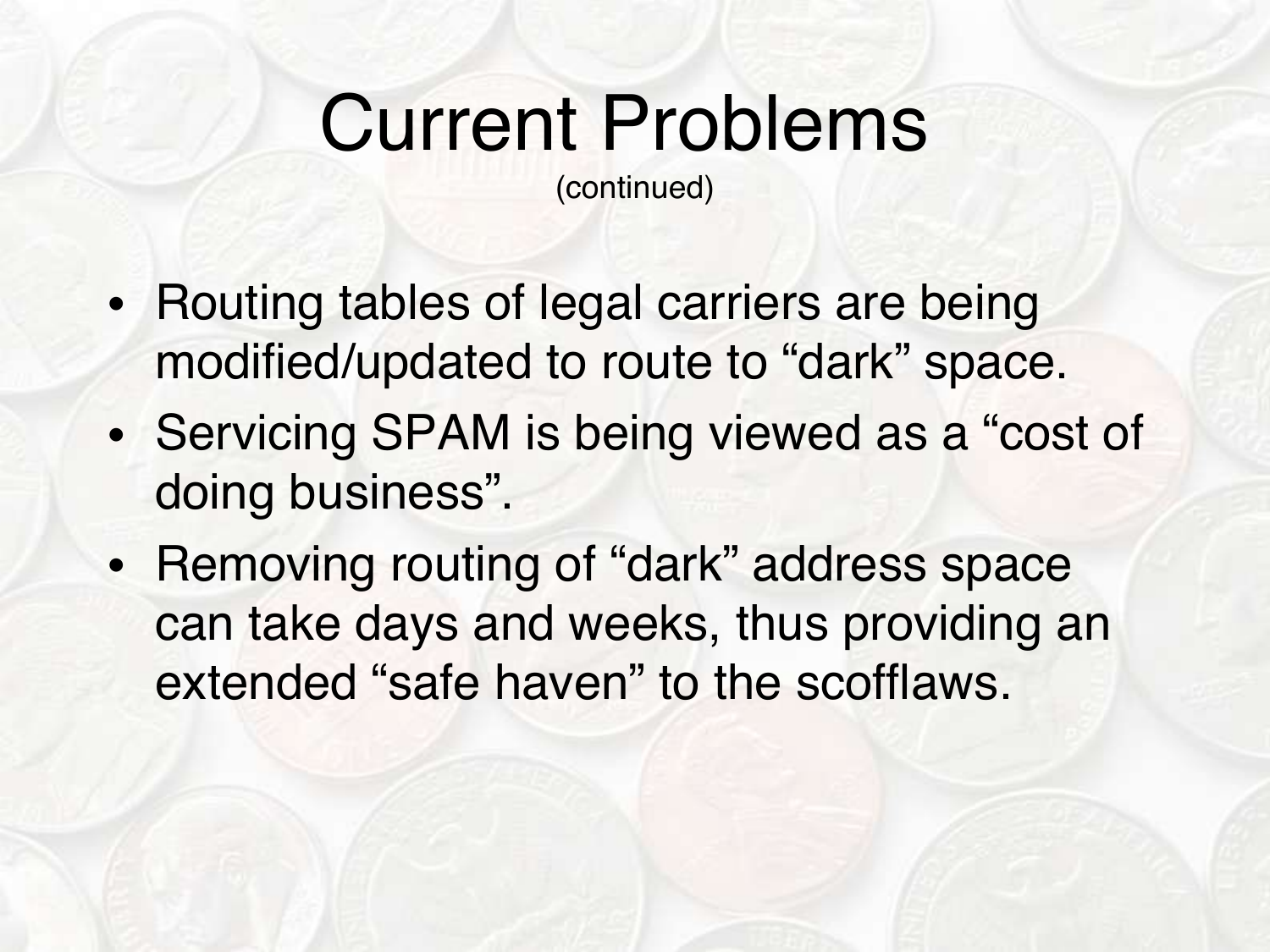## Position in other regions

- Unknown
- However, SPAM continues to increase.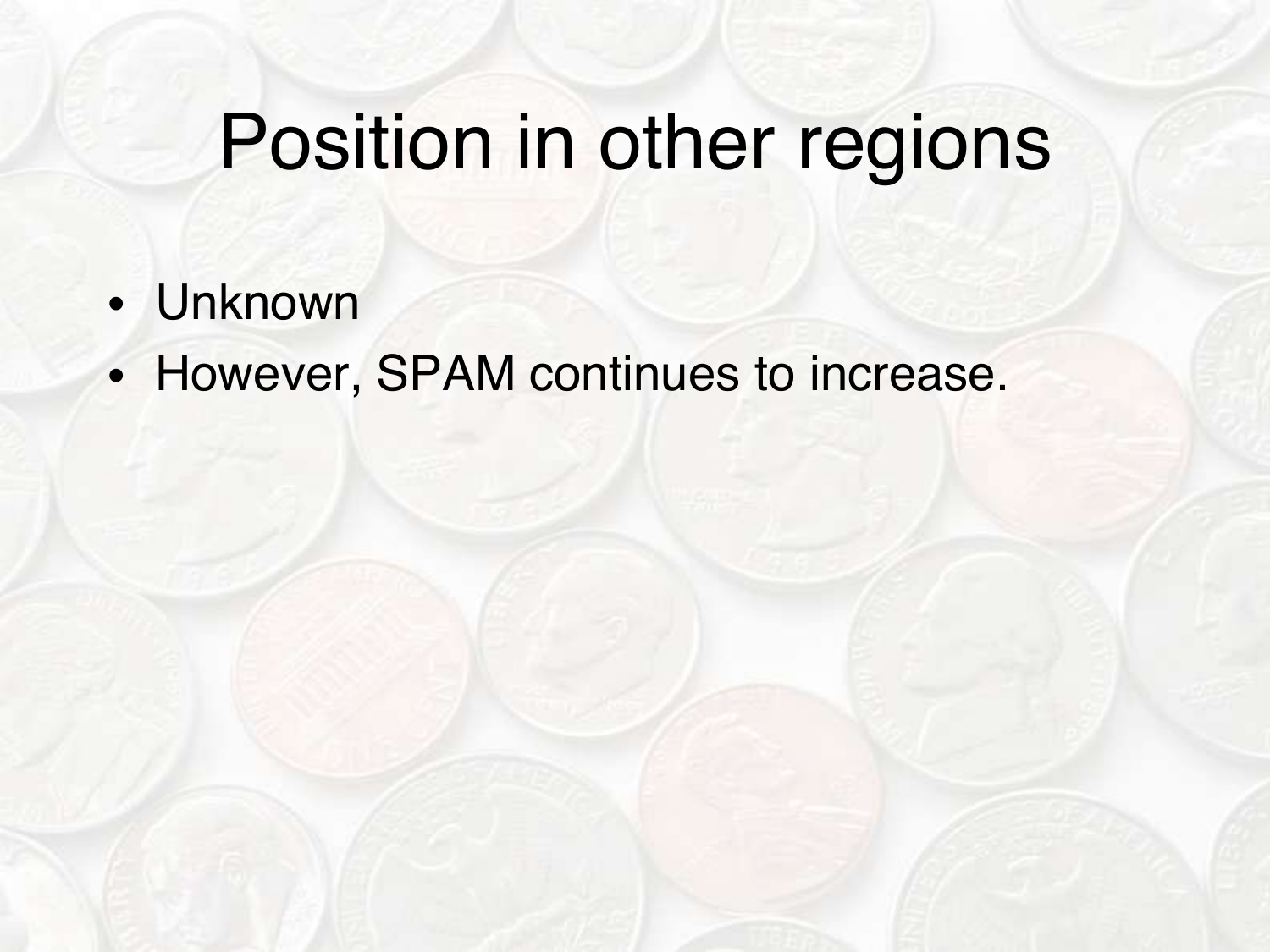## Proposal

- Carriers and ISPs who continue to route to & service "dark" address space, will loose their own IP address space if they:
	- Refuse to maintain their routing tables
	- Take too long to maintain their routing tables
	- Continue to route to "dark" space
- Essentially the "Internet Death Penalty"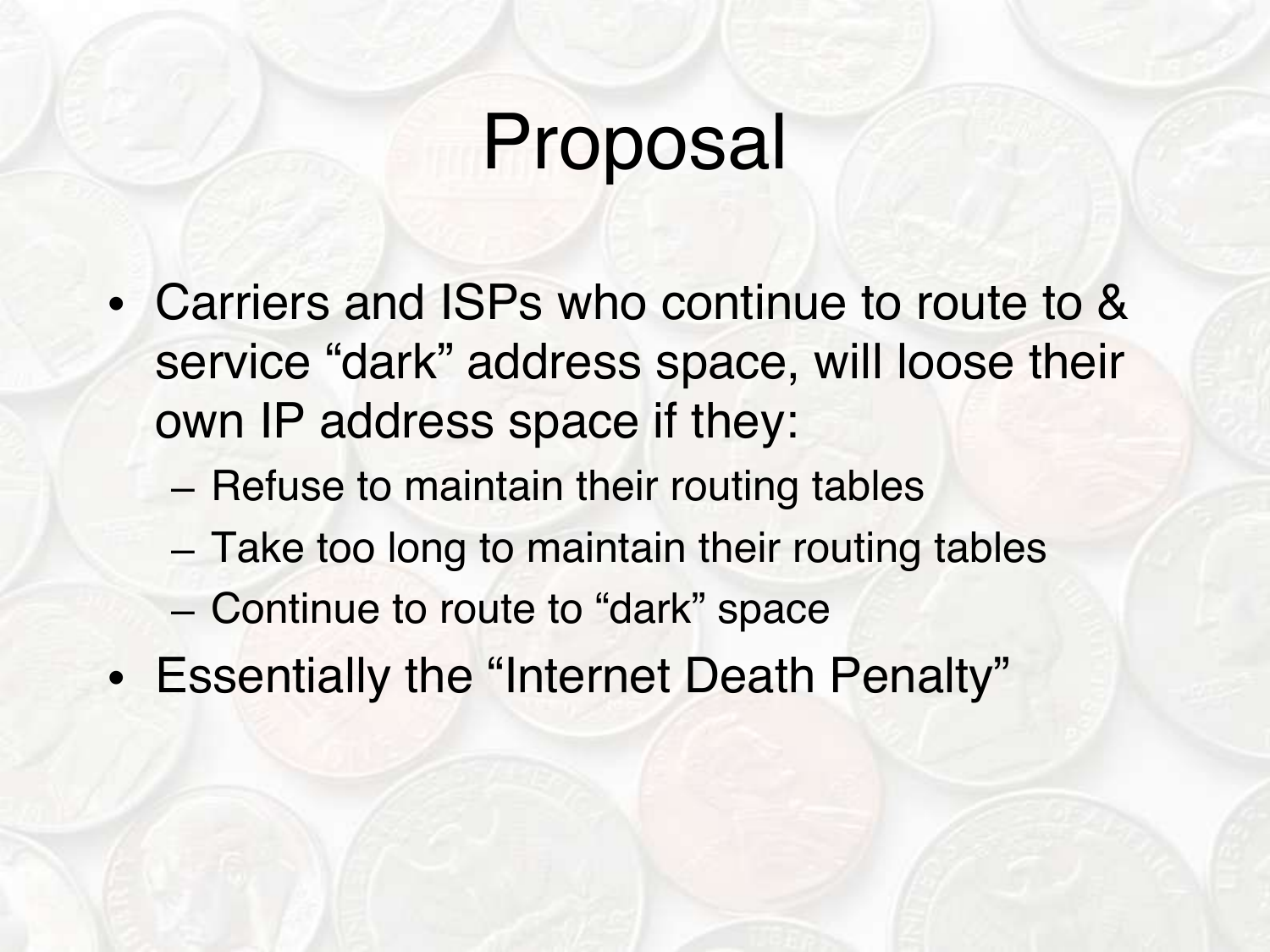### Benefits - Disadvantages

- Reduction in SPAM traffic (bandwidth).
- Reduction in capital expenditures due to bandwidth growth.
- Reduction in where SPAMMERS are able to hide.
- Continuous routing table maintenance.
- Possible loss of ability to perform business.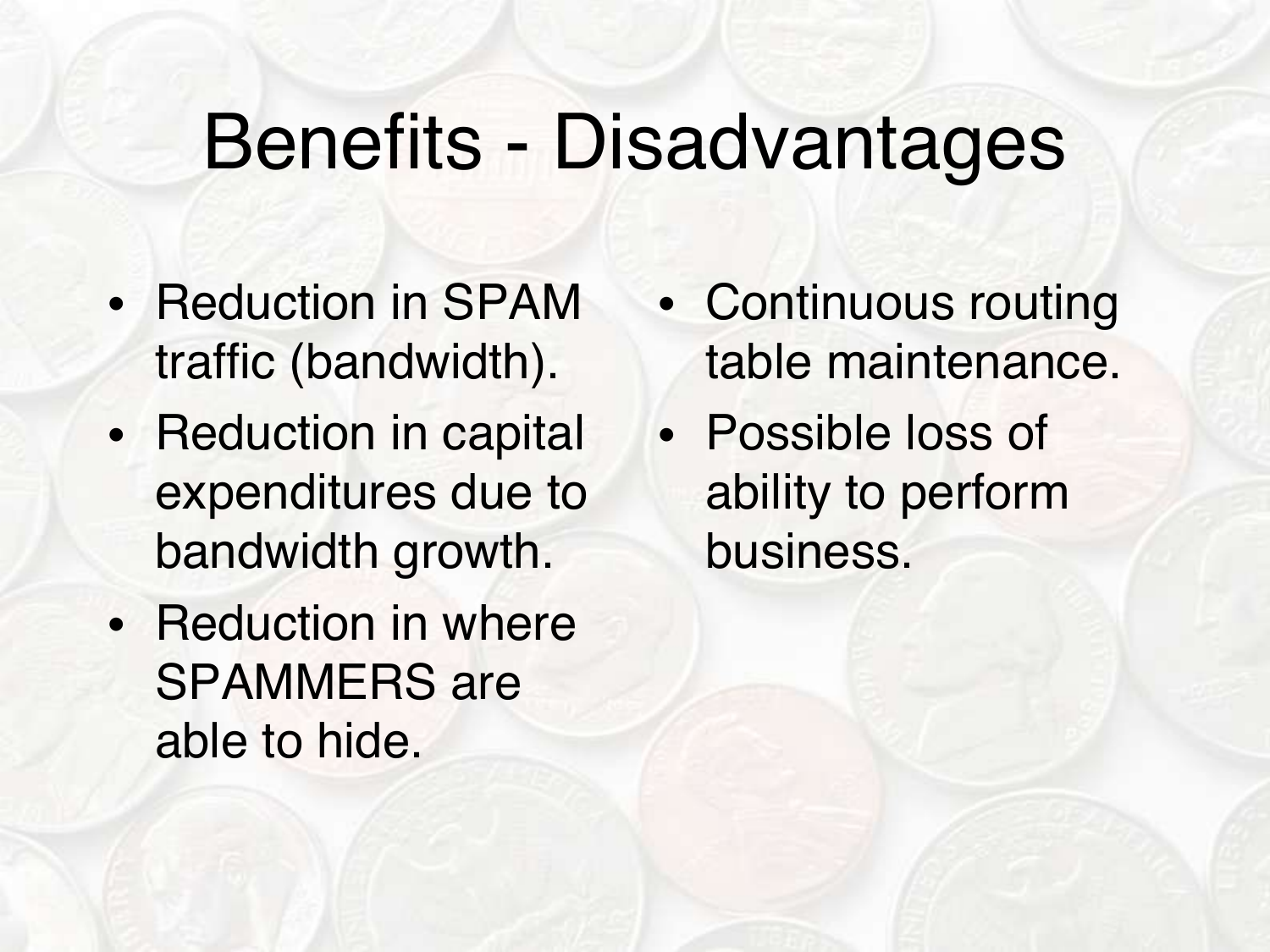### Implementation Schedule

- Prior to implementation this proposal needs to be:
	- Accepted by APNIC community and
	- Accepted by other RIR communities.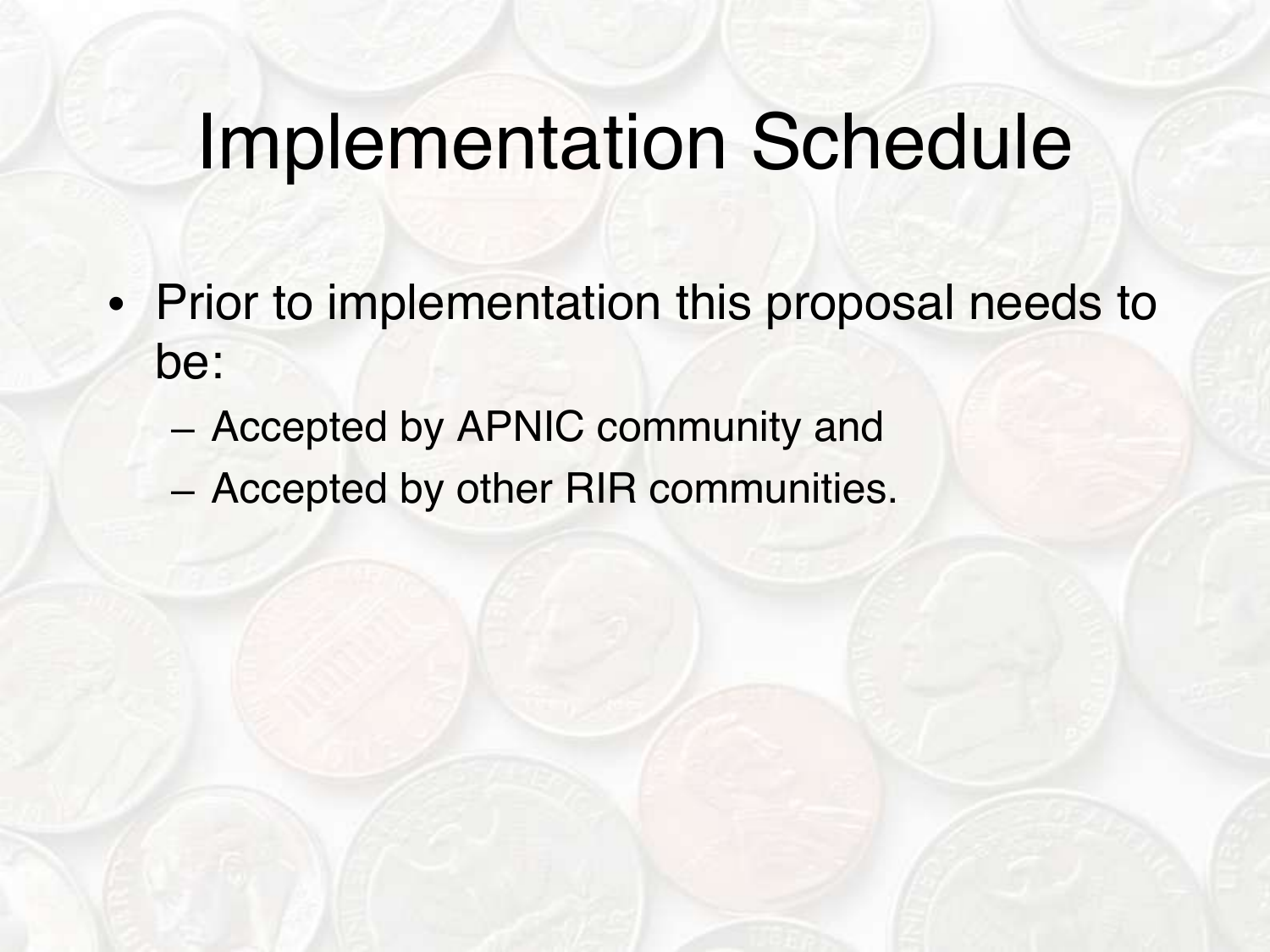# **Summary**

• If you continue to route "dark" address space you will loose your own IP address space.